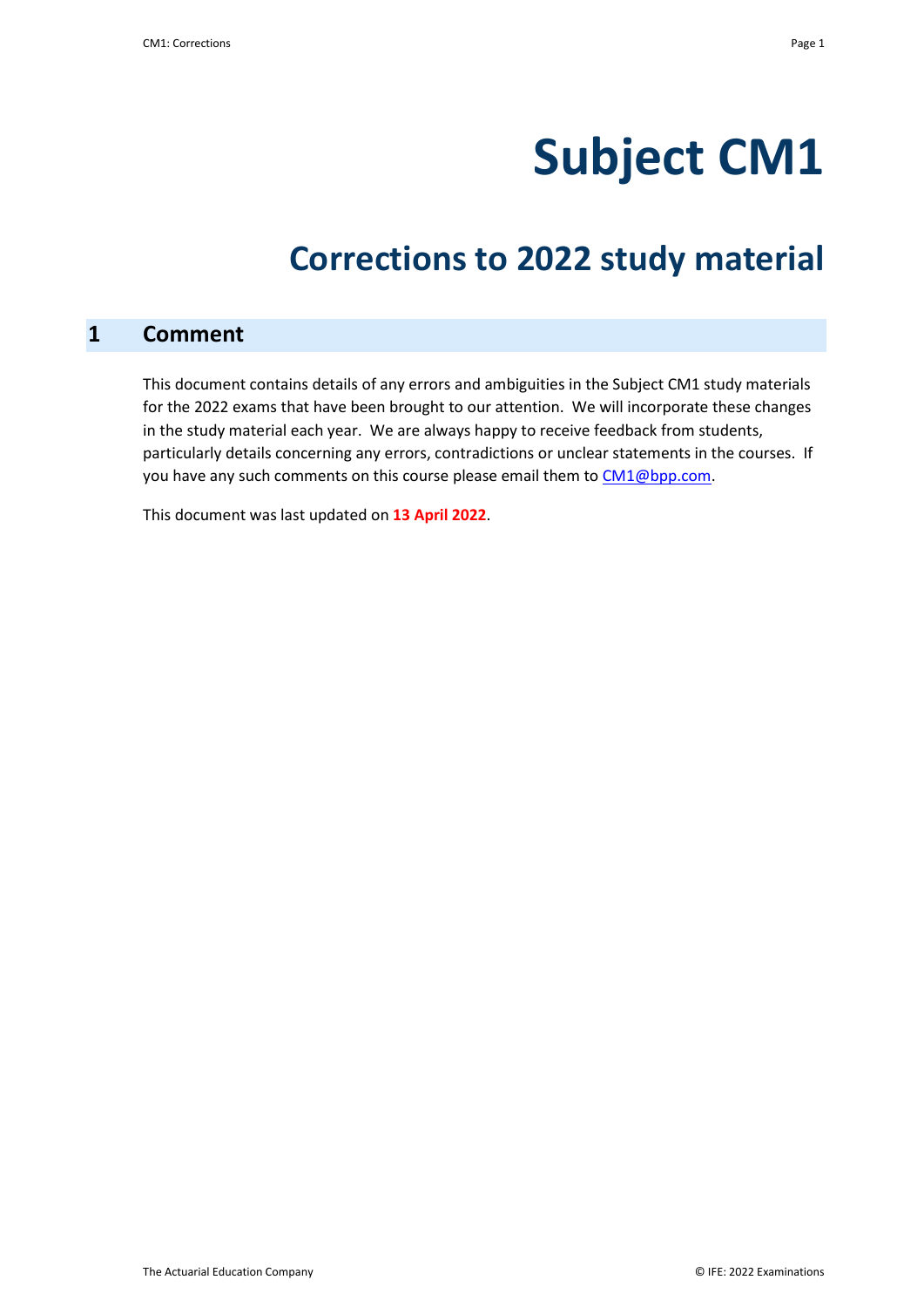# **2 Paper A Course Notes**

## **Chapter 24**

#### **Correction added on 20 February 2022**

#### **Page 25**

The section at the top of the page should read:

We define the number of lives removed over the year of age due to decrement *k* as  $(ad)_x^k$ . **Hence we have:**

$$
(aq)_x^k = \frac{(ad)_x^k}{(al)_x}
$$
  

$$
n(aq)_x^k = \frac{(ad)_x^k + (ad)_{x+1}^k + ... + (ad)_{x+n-1}^k}{(al)_x}
$$
  

$$
(ap)_x = \frac{(al)_{x+1}}{(al)_x}
$$
  

$$
n(ap)_x = \frac{(al)_{x+n}}{(al)_{x+n}}
$$

$$
(al)_x
$$

**for**  $n = 0, 1, ...$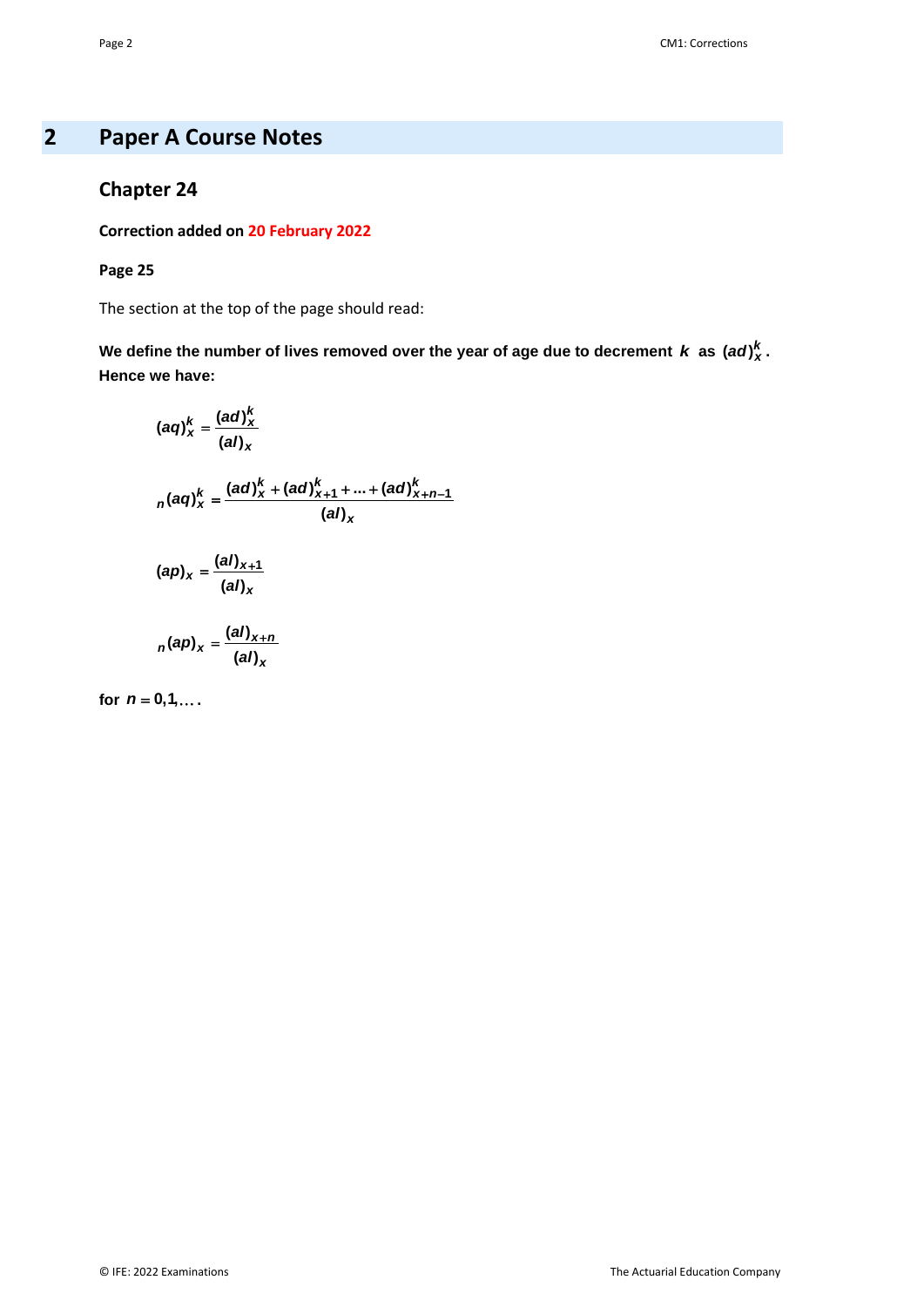# **3 Revision Notes**

#### **Booklet 12**

#### **Correction added on 13 April 2022**

#### **Page 47**

The table of survival probabilities contains a typo. The year 2 1-year probability should be 0.925723 as per the calculations shown beneath this table in the revision booklet. Hence, the table should read:

| Year | Age | 1-year probability | Probability of initial policy<br>being in force at start of<br>vear |
|------|-----|--------------------|---------------------------------------------------------------------|
|      | 30  | 0.877082           |                                                                     |
|      | 31  | 0.925723           | 0.877082                                                            |
| 3    | 32  | 0.950038           | 0.811935                                                            |
|      | 33  |                    | 0.771369                                                            |